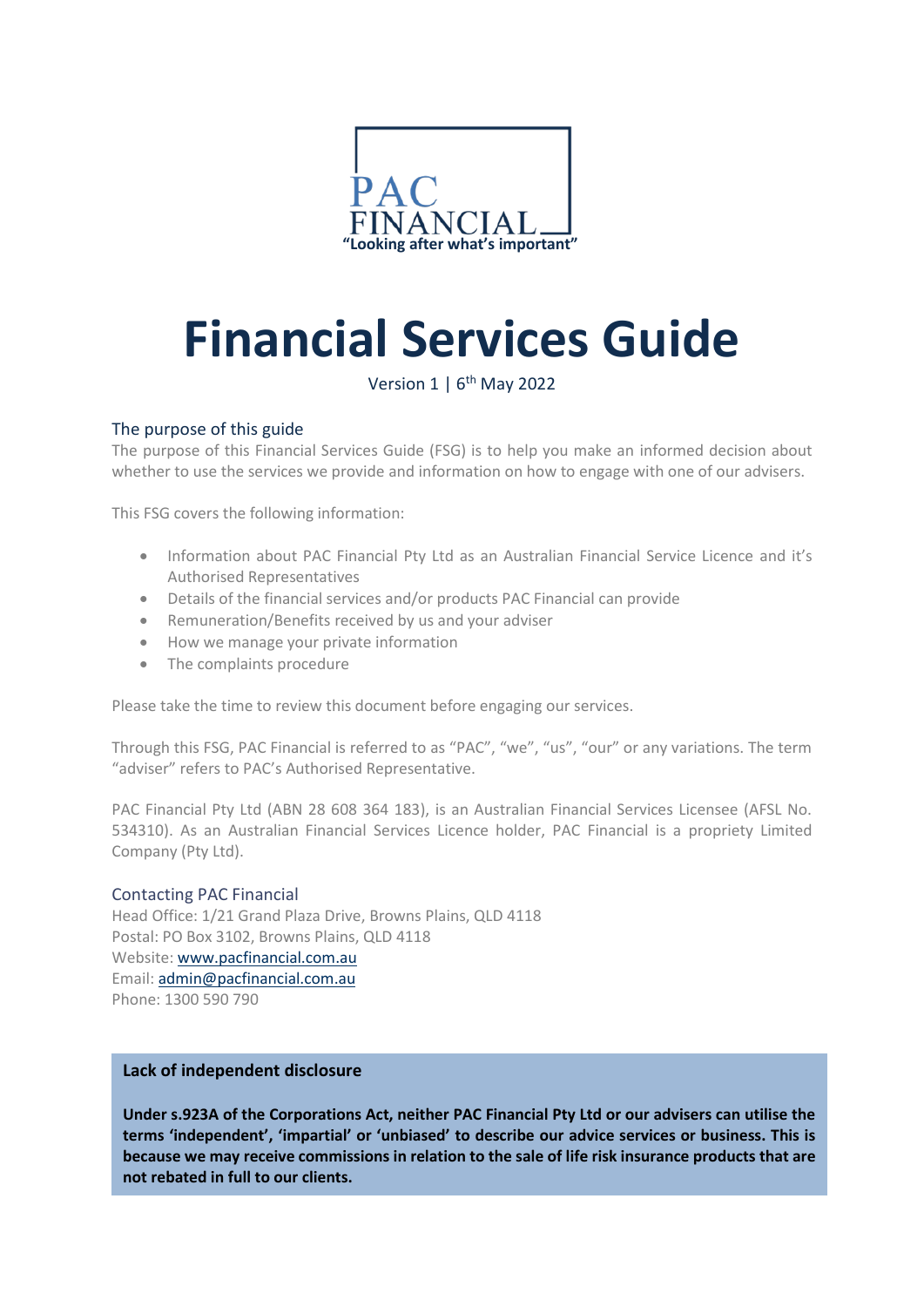

## Our services

We provide financial advice and services including:

- Assisting you identify, establish, and prioritise your needs and objectives.
- Financial Planning Advice (wealth creation, cashflow/budgeting advice, retirement income strategies)
- Personal risk management advice and planning for your desired lifestyle.
- Strategic advice for Estate planning (such as asset ownership).
- Social security advice.
- We can also assist with the management of your investments and superannuation.
- Debt reduction strategies, redundancies, and inheritances.
- Financial modelling understanding your current financial position and projecting your future.

We can also provide you with advice and support on a range of financial products such as:

- Savings Plans and cash management accounts.
- Personal Superannuation plans, including Employer Sponsored Superannuation funds and rollovers.
- Retirement income products including annuities, allocated pensions, and account-based pensions.
- Advice on investments including managed funds, exchange traded funds, other managed investments.
- Personal Life Insurance cover including Death Cover, Trauma Insurance, Total & Permanent Disablement Insurance, and Income Protection Insurance.
- Business Expense Insurance.

As a registered tax (financial) adviser with the Tax Practitioners Board and in accordance with the Tax Agents Services Act 2009, we can provide tax advice related to how your financial products work. For comprehensive taxation advice about your personal tax position, you should seek advice from a qualified taxation specialist or accountant.

Under our authority, our advisers can act for retail and sophisticated clients by providing product advice on and dealing (apply for, acquire, vary, or dispose of a financial product) on behalf of another person in respect of the following classes of financial products:

- Deposit and Payment Products—Basic and Non-Basic Deposit
- Government Debentures, Stocks or Bonds
- Life Products—Investment Life Insurance Products and Life Risk Insurance Products
- Managed Investment Schemes, including Investor Directed Portfolio Services
- Retirement Savings Account Products
- Superannuation excluding Self-Managed Superannuation Funds

We can offer you comprehensive advice, or advice on a specific matter. The scope and nature of our advice services will be determined with your adviser based on what is appropriate to your specific needs, circumstances, and objectives, and what is in your best interests. We will gain your agreement on the scope of advice services to be provided prior to preparing our recommendations to you within a Statement of Advice.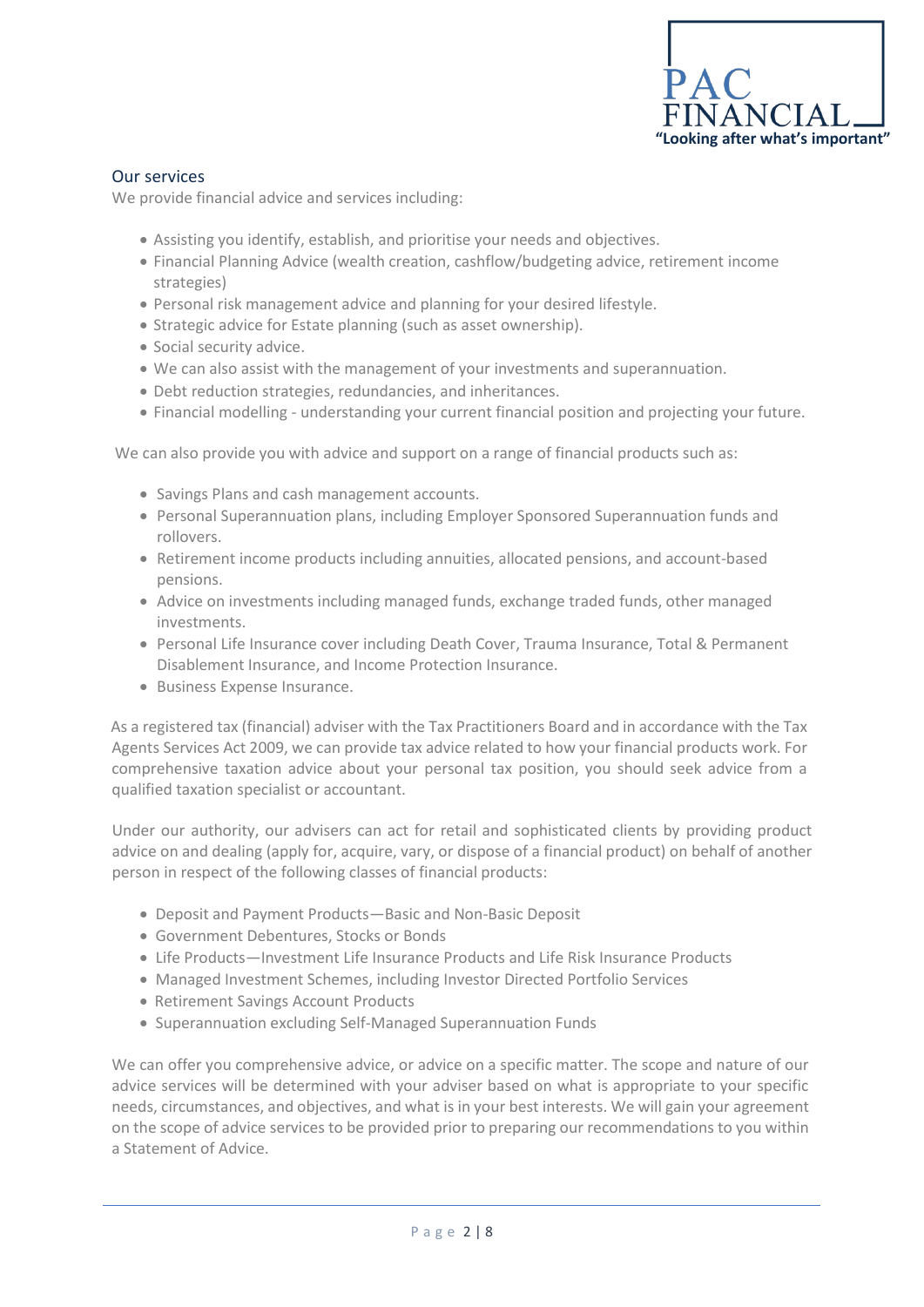

## How to give instructions

Your adviser may accept your instructions by phone, letter or email. In some instances, your adviser can only accept written instructions from you, and they will let you know when this occurs.

#### Documents you may receive

When your adviser provides personal financial advice to you, you may receive one or more of the following documents:

- Letter of Engagement
- Statement of Advice (SoA)
- Statement of Further Advice (SoFA)
- Record of Advice (RoA)
- Product Disclosure Statement (PDS)
- Fee Disclosure Statement (FDS)

The SoA will set out the advice that has been tailored to your specific circumstances and provide you with details of all relevant disclosures including details of any remuneration payable.

The SoFA and RoA may be provided in situations where further advice is provided. The SoFA and RoA streamline the documentation process by avoiding unnecessary duplication of information already provided in previous advice documents.

A PDS will be provided if a product recommendation is made and includes detailed information on the financial product including features, benefits, conditions, costs and cooling off rights (if applicable).

An FDS will be issued to you in instances where you enter into an Ongoing Fee Arrangement with your adviser for a period greater than 12 months. The FDS will contain information about the services you were entitled to receive, the services you actually received and the fees you paid during the period.

You may request in writing a copy of any advice document up to seven (7) years after the advice has been given.

#### Interest, association and relationships that may influence or affect our advice

PAC Financial is a private company and has no ownership by or associations with any product providers. Our recommendations to you will be based on our assessment of your personal circumstances, needs and objectives. Under the Financial Planners and Advisers Code of Ethics, we cannot advise, refer, or act in any other manner where we assess that a conflict of interest or duty exists between ourselves and a client. Where we identify a conflict of interest created by an interest, association, or relationship applicable to your situation, we will explain this to you, and advise you that we cannot act on your behalf accordingly.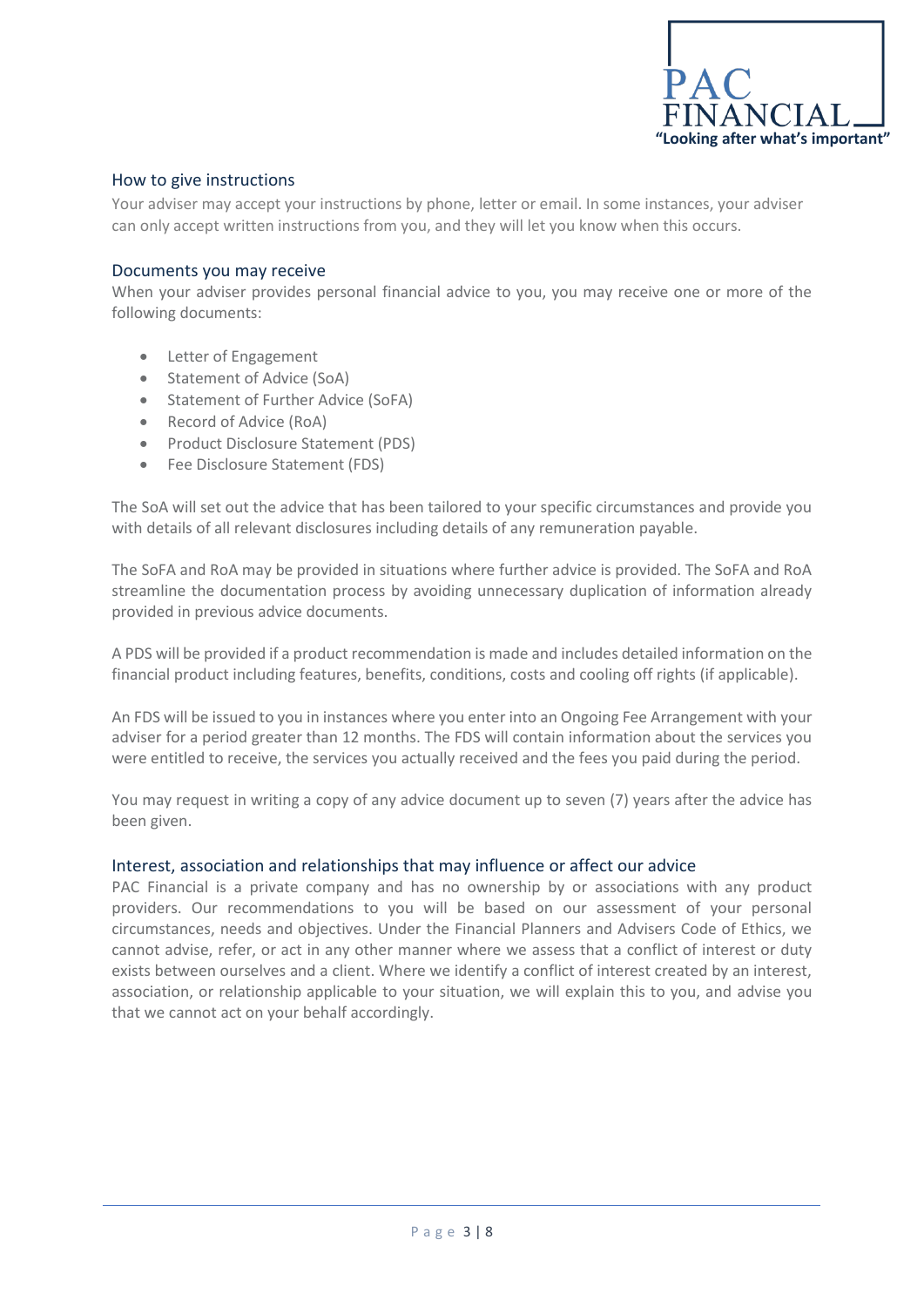

## PAC Financial and adviser remuneration

All fees or commissions are paid to PAC Financial. Your adviser is an employee of PAC Financial and remunerated by way of a base salary. They may be entitled to other payments from PAC Financial Pty Ltd by way of Incentives/Bonuses. Company directors (Chris Cannon and Danny Pianta) may also receive Director's fees/shareholder's dividends or both.

The cost of providing a financial product or service to you will depend on the nature and complexity of the advice, financial product and/or service provided. However, we offer an initial consultation at our expense, to get to know you and to identify how we can partner with you to help you meet your goals, however, if you require urgent personal advice or documents to be signed at this initial meeting, please let us know in advance so we can confirm if a fee will be charged for this service.

At our initial consultation, we will explain how we operate, what you can expect and our payment options. We will always agree on the level of our charges and your payment options before proceeding with any work. Our Letter of Engagement will confirm the fee and specific services to be provided.

All ongoing fees and commissions payable by you will be explained to you at the time the advice is given and fully detailed in the advice document.

|                                              | Minimum (% or \$) | Maximum (% or \$) |
|----------------------------------------------|-------------------|-------------------|
| <b>Statement of Advice Fee</b>               | \$440             | \$11,000          |
| <b>Implementation Fee</b>                    | \$440             | \$11,000          |
| <b>Ongoing Service Fee</b>                   | \$550             | \$11,000          |
| <b>Insurance Initial Commission</b>          | $0\%$             | 66%               |
| <b>Insurance Ongoing Commission</b>          | $0\%$             | 22%               |
| Level Insurance Initial & Ongoing Commission | $0\%$             | 33%               |
| <b>Insurance Claim Assistance Fee</b>        | \$0               | \$11,000          |

Below is a summary of the types of fees that you may be charged which are inclusive of GST.

We are remunerated for insurance related advice through commissions paid by the insurer. If you cancel or alter your policy within 2 years, PAC Financial Pty Ltd reserves the right to invoice you any waived fees and claim back any pro rata loss of income incurred as a result during that period.

If you require any other services that are outside of your regular services, this is known as Ad-hoc advice/service. Our current ad-hoc fee is \$220 per hour.

Where we provide a financial service to facilitate buying or selling of a specific financial product as instructed by you, a one-off minimum fee of \$220 and a maximum of \$990 may apply.

## Referrals to other providers

We may refer you to other professionals such as accountants or solicitors if you require advice in these areas. Generally, we will not receive any fees or benefits for these referrals, nor do we have any ownership links with any referral parties. Where other professionals refer individuals to us for financial advice, we generally do not pay them a referral fee either.

However, in such cases where a referral fee is paid or received, full details of that applicable referral fee will be provided in your individual Statement of Advice, where possible.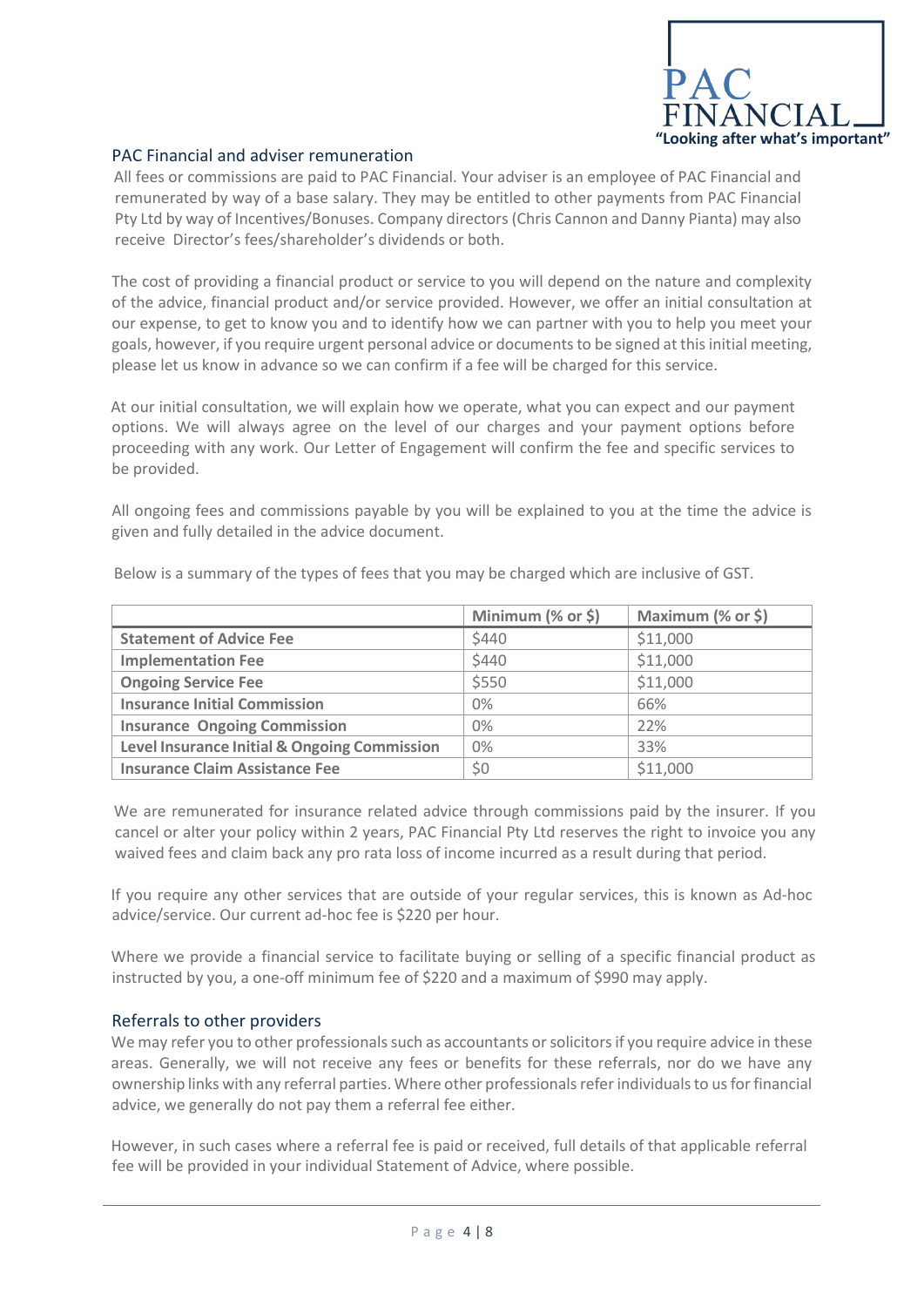

## Privacy statement

In order to provide you with advice that is appropriate for your needs and suitable for your circumstances we will retain information about you including your financial and lifestyle objectives and your current financial situation. We are also legally required to store this information and records of any advice and services we provide to you. Failure to provide your relevant personal information may expose you to higher risks in respect of the recommendations made to you and may affect the adequacy or appropriateness of advice or financial service we give to you.

We are also required to ask for certain information by law. Wherever there is a legal requirement for us to ask for information about you, we will inform you of the obligation and the consequences of not giving us the requested information.

For example, in addition to obtaining personal information from you, whenever you acquire a new product or service via us, we will need to obtain certain documentary evidence from you as to your identity to ensure compliance with AML/CTF laws.

Such evidence may include for example a certified copy of your driver's licence, passport or birth certificate.

We will not use or disclose client information (including to a third party) for any purpose other than proving financial advice and tax (financial) advice unless you have specifically agreed to the disclosure, or the law requires us to do so. For example, we will, from time to time, disclose information about you to professionals, insurance providers, superannuation trustees, product issuers and our service providers in connection with providing our services to you. If your Adviser leaves PAC Financial and commences to provide financial services under another licensee, your information may be transferred to the new licensee. You will be advised of any such transfer prior to it taking place. We will not disclose your personal information to overseas recipients.

We are committed to maintaining the security, currency and confidentiality of this information and if you wish to examine your records or amend any information that we hold on you, we can make arrangements for you to do so. Details of how you may request access to your information or seek correction of information is contained within the PAC Financial Privacy Policy. The Privacy Policy also contains information on how you may make a complaint if you feel that there has been a breach of Australian Privacy Principles. For a full copy of our Privacy Policy, free, please contact the Privacy Officer. We can provide the Privacy Policy to you either electronically or in hard copy, and at no charge.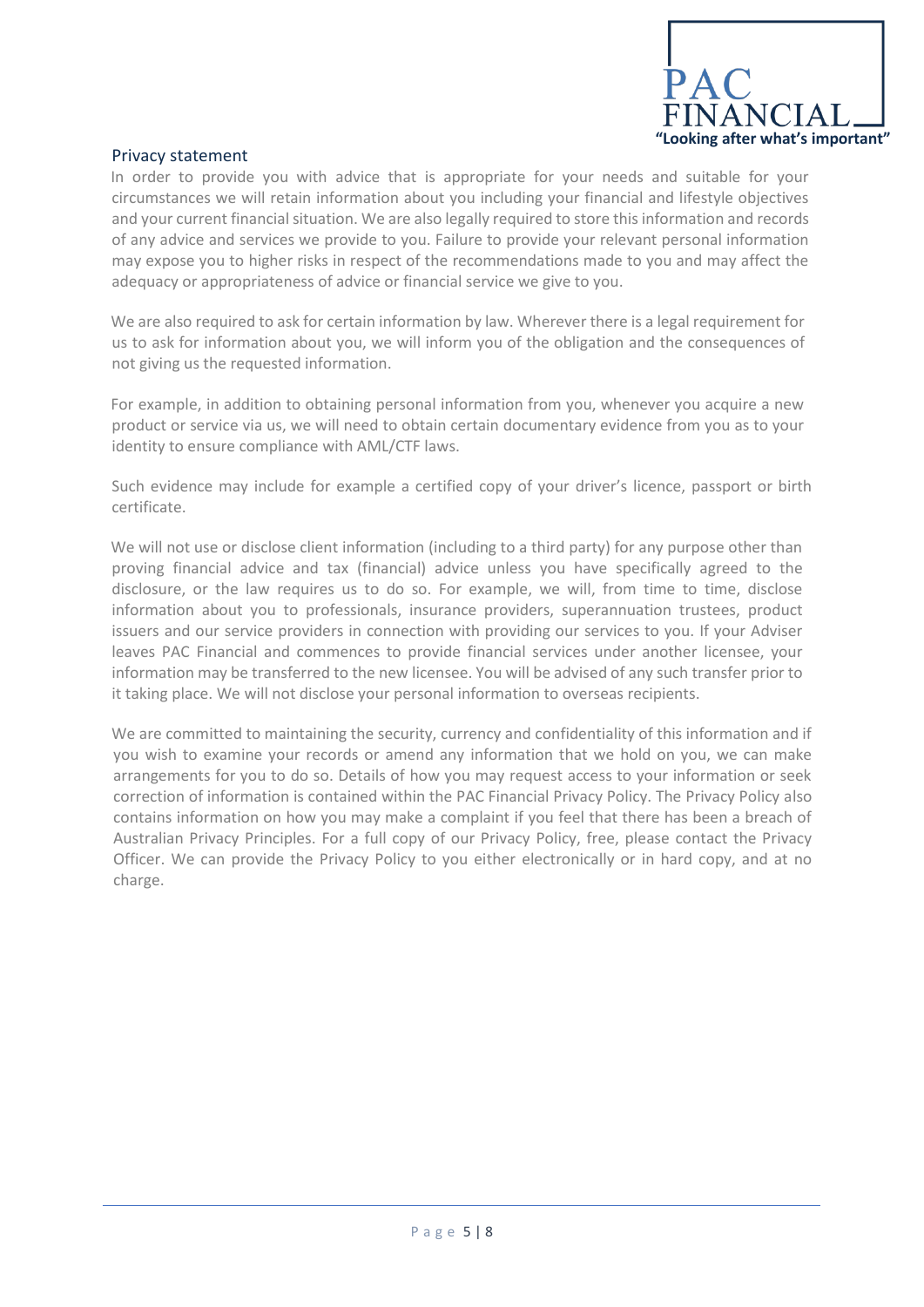

# Making a complaint

PAC Financial Pty Ltd is a member of the Australian Financial Complaints Authority Limited ("AFCA").

As a professional financial services business, we are committed to acting efficiently, honestly, and fairly. Your adviser is bound by the Financial Planners and Advisers Code of Ethics and is committed to the ethical standards dictated by this Code. In addition, as a registered tax (financial) adviser with the Tax Practitioners Board, PAC Financial is also bound by the Tax Practitioners Board and Code of Professional Conduct. We value your support and appreciate any feedback that will help us to meet your expectations and needs. If at any time, should you have any concerns or complaints about our advice or our service, we encourage you to contact us directly and we will try to resolve the issue immediately.

If we can't respond to your feedback or effectively resolve your issues within five (5) business days – or if you don't feel comfortable talking with us about your issues - you should contact the Complaints Manager on 1300 590 790 or send your complaint to:

The Complaints Manager PAC Financial Pty Ltd PO Box 3102, Browns Plains, QLD, 4118 Email: [complaints@pacfinancial.com.au](mailto:complaints@pacfinancial.com.au)

If PAC Financial Pty Ltd does not provide you with a satisfactory response within (30) days, you have the right to refer your concerns to AFCA. AFCA is an independent dispute resolution service that deals with complaints about financial services including banking, credit, loans, general insurance, life insurance, financial planning, investments, stock broking, managed funds, and pooled superannuation trusts.

AFCA can be contacted at "Australian Financial Complaints Authority Limited, GPO Box 3, Melbourne VIC 3001. You can also contact AFCA by free call on 1800 931 678. Alternatively, you can go to the AFCA website at www.afca.org.au. If you wish to progress your complaint, you can complete the online complaints form, or alternatively, you can download a form and send it to the above address or email a[t info@afca.org.au.](mailto:info@afca.org.au)

If you have a complaint relating to tax (financial) advice services that your adviser has provided or if you feel that your adviser has breached the Tax Practitioners Board Code of Professional Conduct, and PAC Financial cannot provide you with a satisfactory response to your complaint, then you can make a complaint to the Tax Practitioners Board via www.tpb.gov.au. The Australian Securities and Investment Commission (ASIC) also has a Free call Infoline on 1300 300 630 which you may use to make a complaint and obtain more information about your rights.

It is a condition of our Australian Financial Services Licence and our registration as a tax (financial) adviser, that PAC Financial maintain a level of Professional Indemnity Insurance appropriate for its size and the scale and complexity of its operations. PAC Financial professional indemnity insurance covers claims made against PAC Financial and their authorised representatives, including those representatives who no longer work for PAC Financial, but did so at the time of the relevant conduct. The policy is annually reviewed for currency and suitability.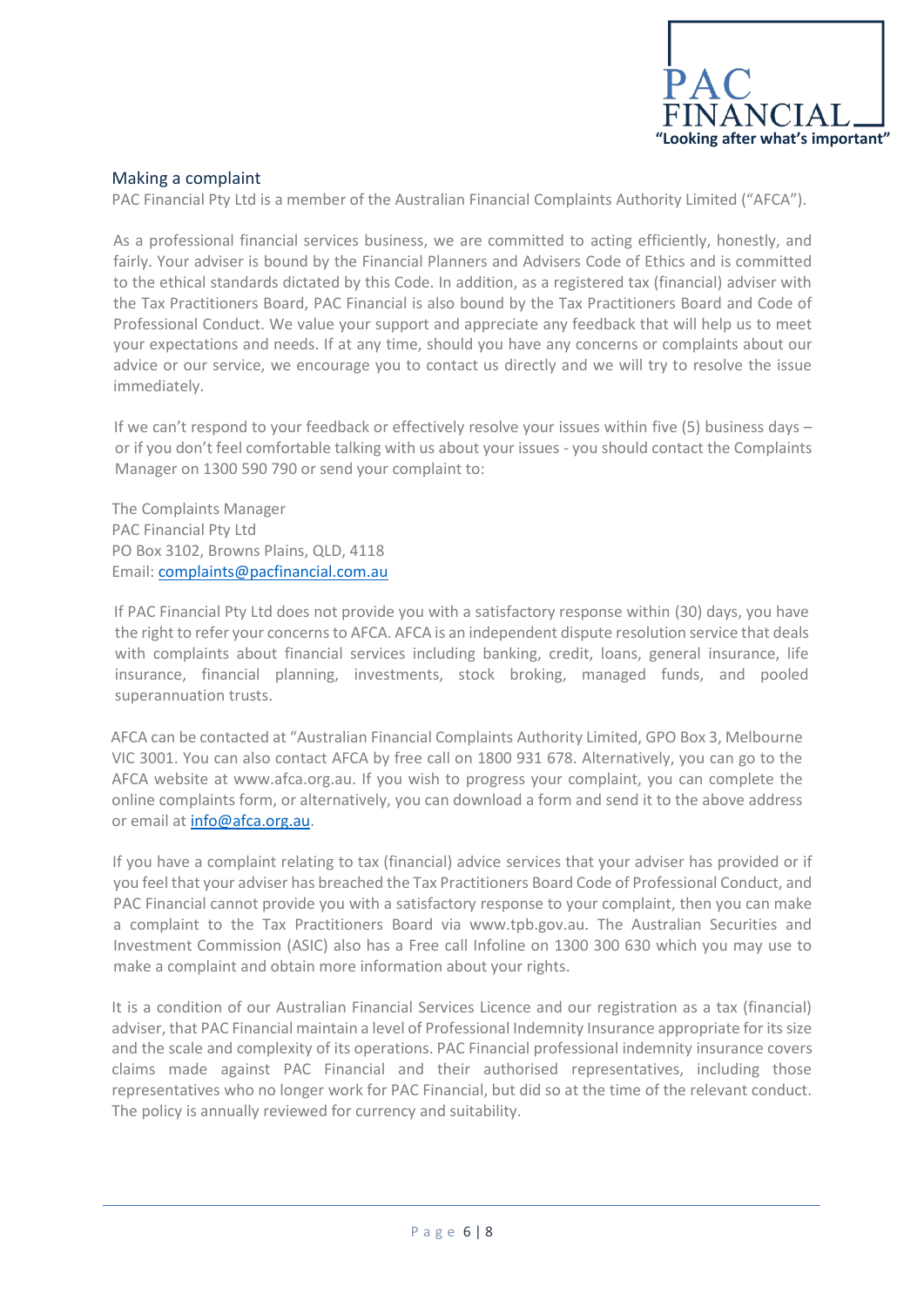

# Our Authorised Representatives

Authorised Representatives act on behalf of PAC Financial who is responsible for the services that they provide. Our Authorised Representatives are:



**Chris Cannon - Victoria -** Authorised Representative No. 291141

## **Qualifications and Experience**

- Diploma of Financial Planning Dip FP
- Registered member of the Tax Practitioners Board [TPB]

Chris has met the Financial Adviser Standards and Ethics Authority Exam Standard in accordance with Section 921B of the Corporations Act 2001 and is enrolled in the Graduate Diploma of Financial Planning, and has completed the following subjects:

- Tax and Commercial Law for Financial Planning
- Economic and Legal Context for Financial Planning
- Ethics and Professionalism in Financial Advice
- **Estate and Succession Planning**



**Danny Pianta - Queensland -** Authorised Representative No. 472354

#### **Qualifications and Experience**

- Diploma of Financial Planning Dip FP
- Registered member of the Tax Practitioners Board [TPB]

Dan has met the Financial Adviser Standards and Ethics Authority Exam Standard in accordance with Section 921B of the Corporations Act 2001 and is enrolled in the Graduate Diploma of Financial Planning, and has completed the following subjects:

- Tax and Commercial Law for Financial Planning
- Economic and Legal Context for Financial Planning
- Ethics and Professionalism in Financial Advice
- **Estate and Succession Planning**